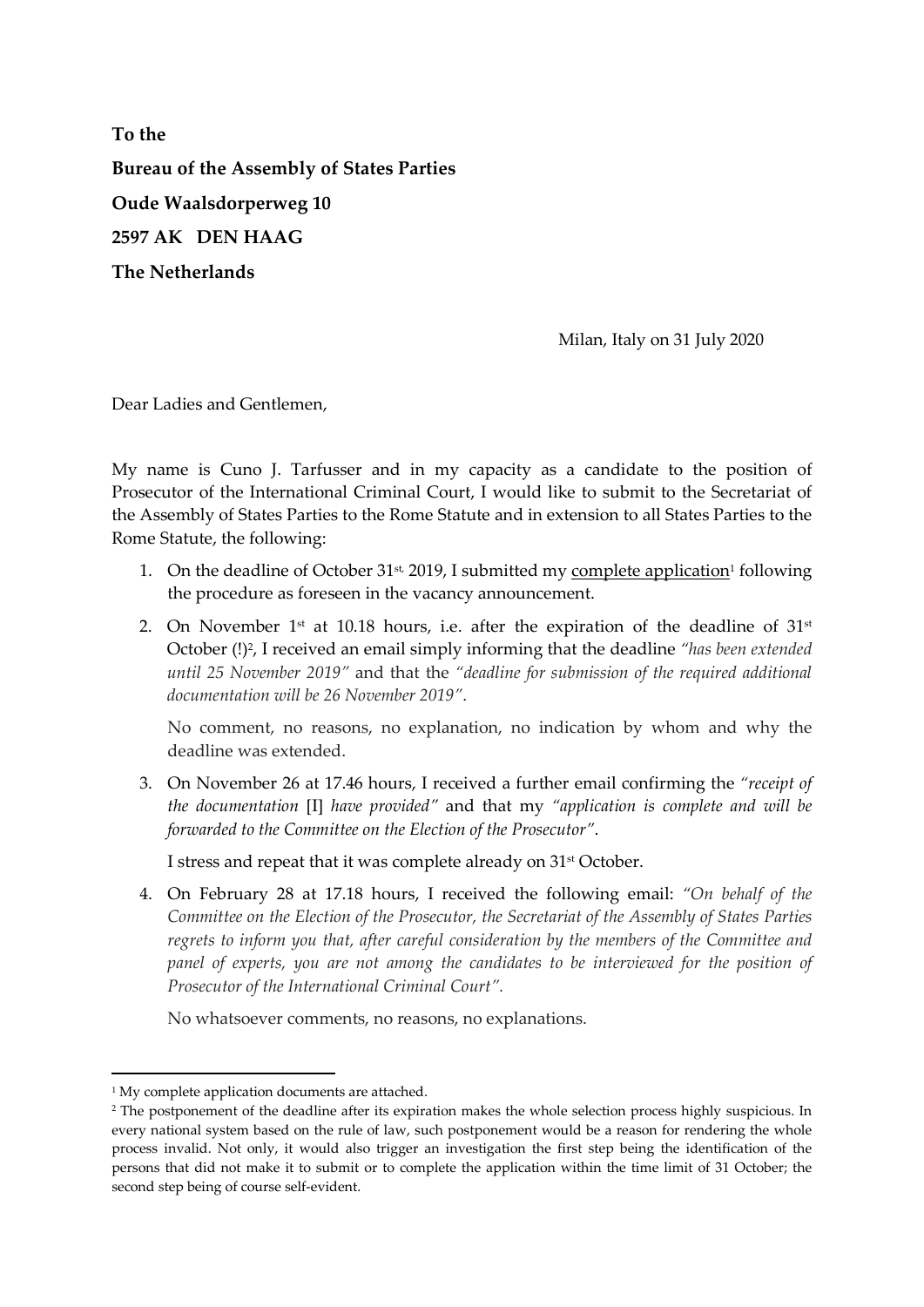- 5. From the media I came to know that on 30 June 2020 the Committee on the Election of the Prosecutor submitted a shortlist of four candidates to the Secretariat of the States Parties.
- 6. On 3 July 2020, the Chairperson of the Committee on the Election of the Prosecutor gave an interview to **www.asymmetricalhaircuts.com**<sup>3</sup> where she explained the criteria the Committee applied during the selection process. Among other highly debatable statements<sup>4</sup>, on the critics raised by the interviewer to the fact that three out of four of the shortlisted candidates never had run major teams or a big division before, she answered as follows: "The OTP has what, 500 people in it? How many Prosecutors could you name of hand who have managed a team that size? And the answer is that there aren't very many. So, what you then look for? You look for somebody who is capable of managing a team that size and that is a question of aptitude, of approach, is the person willing to delegate, how do they understand accountability, do they understand diversity, do they understand the value of different perspectives and all of those things are things we were looking for."<sup>5</sup>

I was ready and willing to react much earlier to my exclusion even from the shortlist of the candidates to be interviewed, as I am very much confident of meeting all the subjective and objective requirements listed under number 6 in the vacancy announcement but I restrained myself from doing so. However, after having listened to what the Chairperson said in the interview mentioned above, I decided to react because it is my firm believe some of her statements cannot remain uncommented.

It might indeed be right to say, as she says, that there are not very many Prosecutors who have managed huge teams, but not very many means also that there are some and if only one of them is among the candidates, the Committee cannot ignore such candidate. Well, every Italian Chief Prosecutor, and I was one from 2001 to 2009, is the head not only of his immediate prosecutorial office (deputy prosecutors, staff members and investigators), which numbers already go into the hundreds, but is the head also of all the investigative police units within his district. This, as far as my position is concerned, amounts to far more than 500 people.

The capability and aptitude of managing teams of that size, the capacity to delegate and to be accountable; the readiness to be open and discuss different perspectives, but also the willingness, responsibility and capacity to take informed decisions, an important quality of a Prosecutor the Chairperson has forgotten to mention, is something I have a proven and documented record of.

A further astonishing statement of the Chairperson in the interview cannot remain uncommented because it goes to the very integrity of all applicants. I am referring to the "wetting process" candidates were unilaterally subjected to by the ICC Safety and Security

<sup>5</sup> Timestamp 11.55

-

<sup>3</sup> https://www.asymmetricalhaircuts.com/episodes/justice-update-the-heat-is-on/

<sup>&</sup>lt;sup>4</sup> On the reasons for the postponement of the deadlines for the completion and submission of the applications from 31 October to 25 November she says that such postponement was triggered by the "far fewer" (timestamp: 6.00 min) applications than expected and that the four week extension "did work because quite a few more in the last four weeks…, so that was very gratifying" (timestamp: 7.02 min). This explanation makes the extension even more suspicious considering that by 31 October the applications were already 116 ("far fewer" than expected?) and that in the four weeks of extension only 28 (!) more candidates applied.